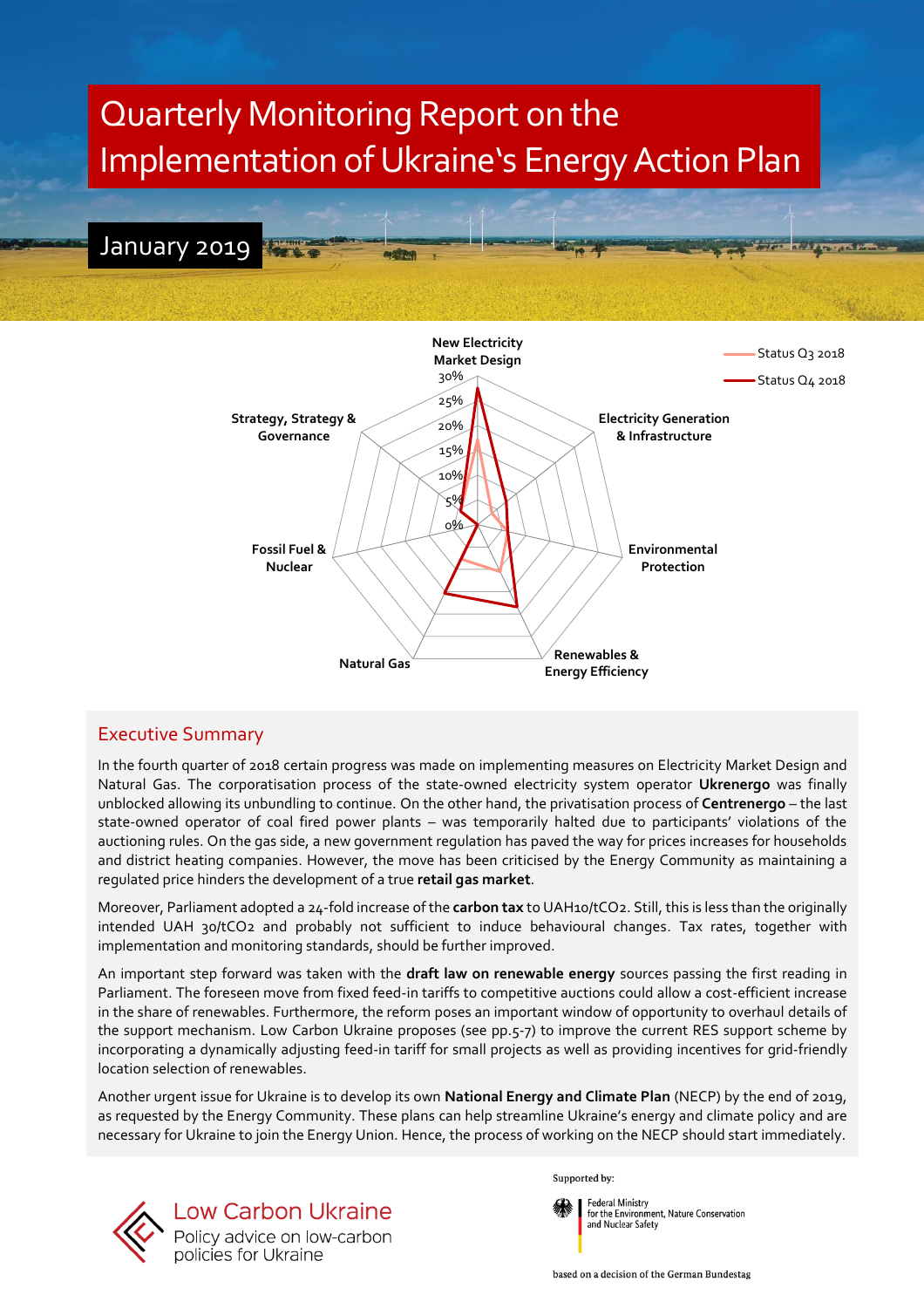## *About the Assessment*

IN this quarterly monitoring report, we assess Ukraine's progress on implementing the Action Plan measures for the Energy Strategy of Ukraine until 2035 (ESU). We grouped 206 actions into **seven sectors** and rated their status of implementation: completed, in political process (e.g., being discussed or provisionally adopted), overdue, or scheduled for a later date. Completed actions are classified as serving or not serving the purpose, i.e., whether or not they contribute to achieving the goals laid out in the Energy Strategy of Ukraine until 2035. The report and additional material will be made available online at *www.LowCarbonUkraine.com*.

## *Legend*

Completed and serving the purpose of the ESU Completed but not serving the ESU's purpose In the political process Overdue Scheduled for later

## Environmental Protection



Q<sub>3</sub> 2018 Q<sub>4</sub> 2018

The Ministry of Environment and Natural Resources has prepared a concept for the realisation of state policy in the **industrial waste sector** aimed at implementing Directive 2010/75/EC. Changes to the Tax Code were adopted which raised the **CO2 tax** by a factor of 24 to UAH 10 per tonne starting from 2019. Yet, due to a legal loophole, Ukrainian courts ruled that **methane emissions** cannot be taxed according to current legislation. In addition, another court ruling resulted in cancelling the right of the Ministry of Environment to calculate and impose environmental losses due to emissions. Altogether, these developments threaten the successful/timely implementation of the **National Emissions Reduction Plan**. The Ministry has submitted a cassation complaint to the Supreme Court.

# New Electricity Market Design

New market regulations



The **Ukrenergo corporatisation** process was unblocked with unbundling taking place – the company is now subordinated to the Ministry of Finance instead of the Ministry of Energy. The National Energy and Utilities Regulatory Commission (NEURC) adopted a number of crucial acts, namely new **connection charges**, and rules for the tenders for suppliers of last resort and the universal services suppliers. The supplier of last resort, state enterprise Ukrinterenergo, was appointed by the Cabinet of Ministers (CoM) without a tender until Dec 31, 2020. Small consumers were defined as having a connection capacity of less than 50 kW. Suppliers of universal services are appointed without tender as well and should supply small consumers up to 150 kW and public institutions with any connection capacity until Dec 31, 2020. This capacity range covers more than 85% of all electricity sold.



The **Privatisation of Centrenergo** was cancelled due to violations from participants and postponed without stating a new date. A Draft document with rules for **tendering new generation facilities** and **demand-response activities** was presented by the Ministry of Energy for public discussion. Ukrenergo has presented their new generation adequacy report. A draft law allowing to build units  $3$  and  $4$  of Khmelnytskyi NPP was developed by Energoatom and is now under consideration by regulation authorities. In January 2019, DTEK has announced the **acquisition of the distribution system operators** (DSOs) from Kyiv and Odessa regions – Kyivoblenergo and Odessaoblenergo. The operator of coal power plants Donbassenergo has signed an agreement with a Chinese company on the reconstruction of a coal block with a new capacity of 660 MW.

# Electricity Generation & Infrastructure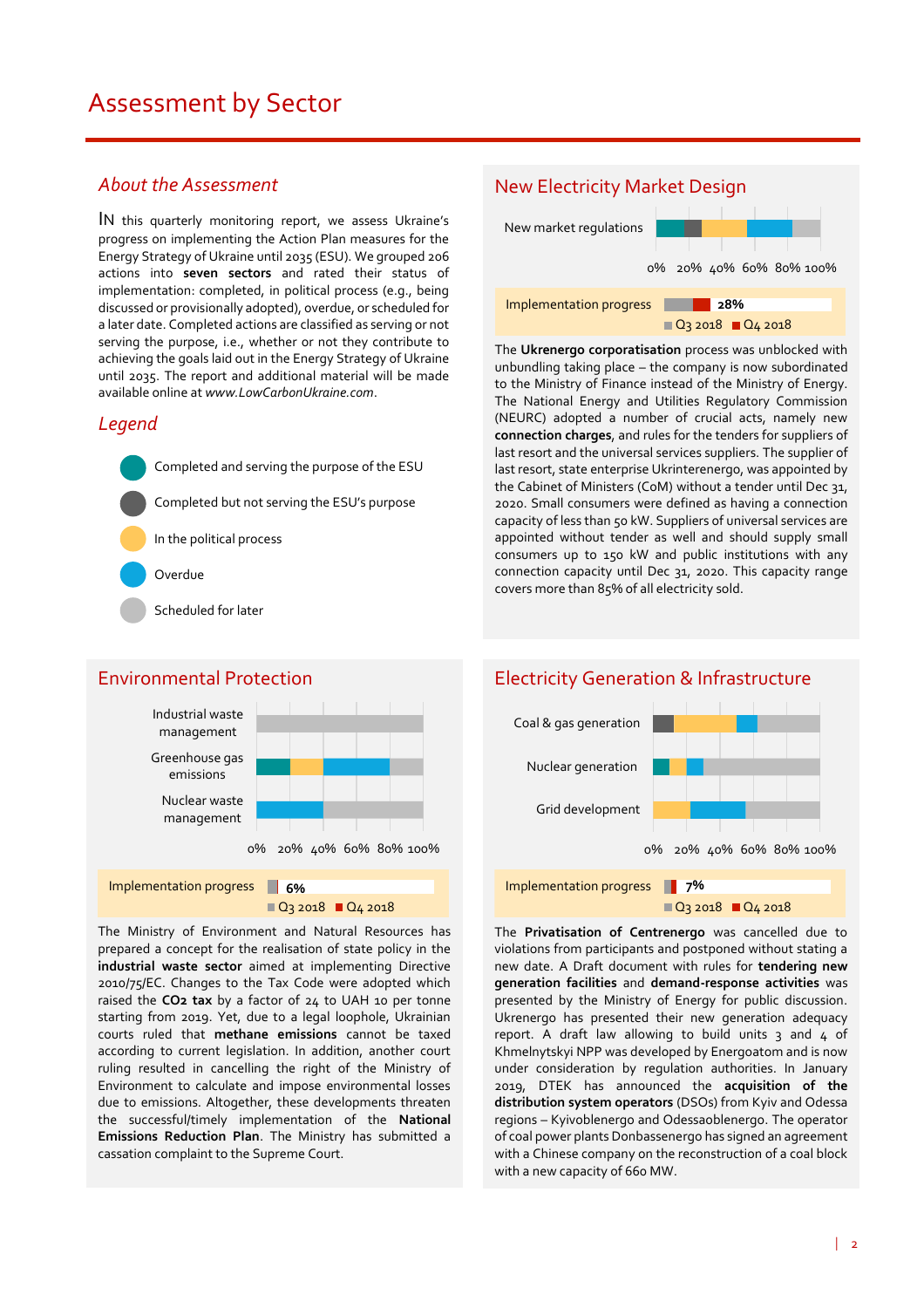

An updated draft law 8449-d on changes to the **RES support scheme** was adopted by Parliament in the first reading. The draft law includes vital changes, but lacks attention for smallscale RES generation and requires further amendments. Moreover, a Tax Code amendment granting **VAT exemption** for the import of solar panels, wind turbines as well as solar and wind inverters until 2023 was adopted. Another change to legislation eased the land use requirements for RES facilities. The government has adopted a program for the targeted **monetisation of housing subsidies** for vulnerable consumers in the area of utilities, with the first stage operational since January 1, 2019. However, this step is only intermediate, as end consumers will not directly receive money until October 2019 at the earliest. Until further changes are introduced, service providers will directly benefit from subsidies. Moreover, new **subsidy rules** foresee that if the government fails to pay subsidies to suppliers for a given period, consumers are obliged to pay instead.

# Fossil Fuels & Nuclear



The draft law on **minimum reserves of oil and oil products** was developed and submitted to the Ministry of Economic Development but not published. No amendments to the Concept of State Policy in the field of supply and transit of crude oil were proposed.

In the coal sector, the **restructuring** of state-owned assets is slow, with no lists of prospective and non-prospective mines presented by the Ministry of Energy, and a lack of financial mechanism to complete the construction of the Novovolynska 10 Mine.

## Natural Gas



Launching the electronic sale of special permits for subsoil use for oil and gas fields is a major achievement of Q4 2018. Another significant step was the approval of a new procedure of access to geological information. These steps, along with scheduled PSA competitions, would allow unblocking greenfield investments and increasing gas production. However, the introduction of **daily balancing** on the gas market is again postponed due to deficiencies in the transmission system operator information platform. The Naftogaz **unbundling** model is under discussion, with five options being proposed. The drafted resolution on switching to energy units on the gas market requires approval. The new public service obligations regulation provides for a gradual approximation of **gas prices** for households and district heating companies to industry prices. Yet, it does not change the regulated scheme of supply and thus does not effectively allow **supplier switching**.



The transposition of EU regulation 347/2013 on **projects of common interest** is still subject to discussion, despite the fact the Energy Community Ministerial Council decided on Ukraine's failure to comply with the Treaty. Despite progress in forming Ukrenergo's supervisory board, the **corporate governance reform** in state-owned energy companies has stalled as the draft law 6428 was not adopted. There is no public information on the draft National Plan for Protection and Resilience of Critical Infrastructure to be submitted by the Ministry of Regional Development. Due to long procurement procedures at the Ministry of Energy, the publication of the next UAEITI report is being scheduled for spring 2019.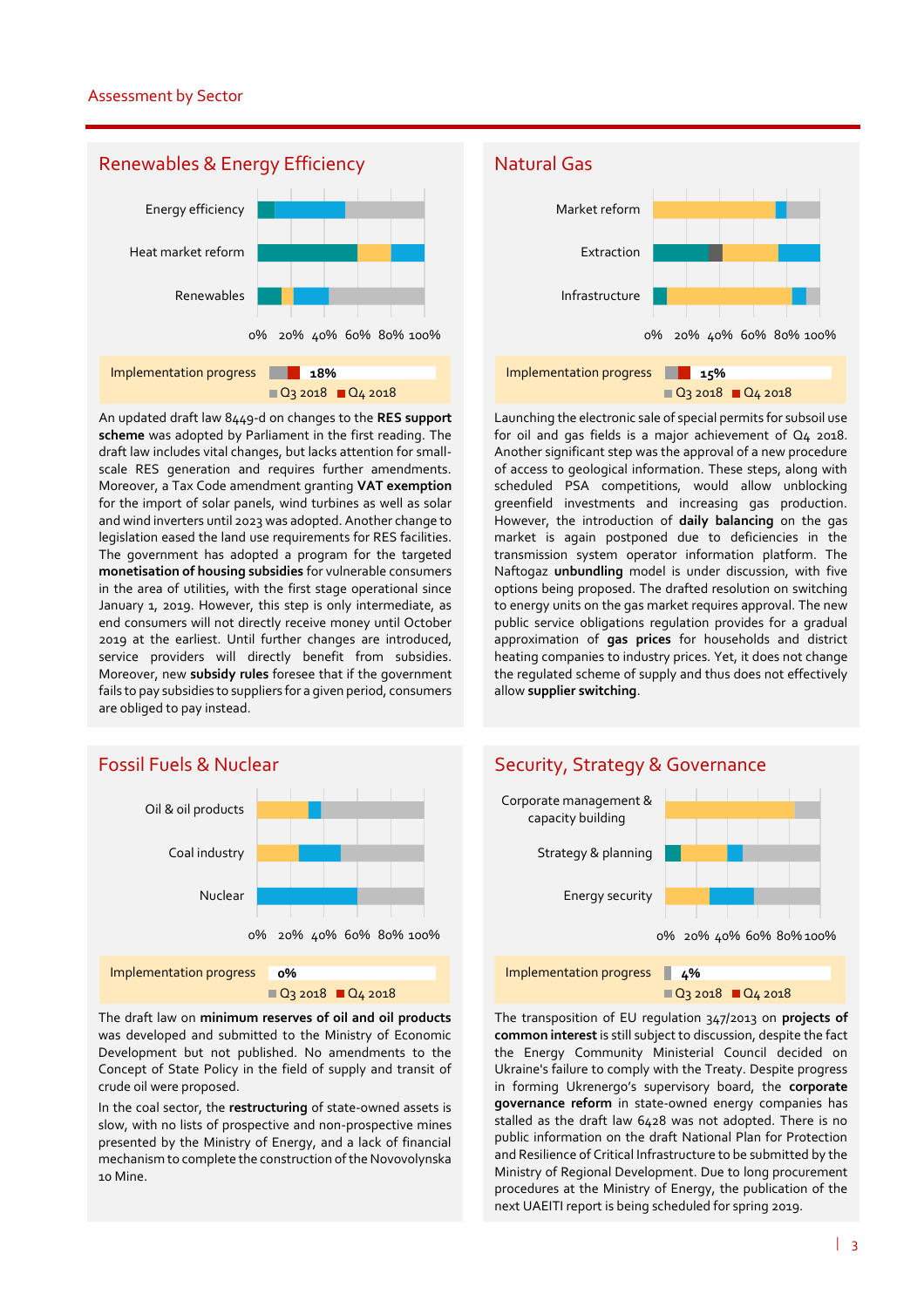#### *Changes to and challenges of ecological taxes*

Emission taxes are an efficient tool to encourage emission reductions and raise tax revenues. On November 23, 2018 Parliament adopted changes to the CO2 tax. The initial proposal, was to raise it from UAH 0.41 to UAH 10 in 2019, with a gradual increase to UAH 30 by 2023. However, on December 6, 2018 editorial revisions were submitted and presented by the head of the Tax Policy Committee. After these revisions, the CO2 tax is now fixed at UAH 10 per tonne of CO2 from 2019 onwards without further increases, and the minimum nontaxable volume of emission is set at 500 tonnes per year. These last-minute revisions to the legislative proposal were not explicitly communicated to MPs before the vote.

In a report from April 2018 the Accounting Chamber of Ukraine identified a list of critical problems relating to the administration of the CO2 tax:

- **1)** State authorities did not yet establish and effective **control system over volumes and types of emissions**. The current system is ineffective and does not stimulate the reduction of emissions.
- **2)** There is no effective **forecasting methodology for ecological taxes**.
- **3)** There is a lack of **effective data flow** between the Ministry of Ecology, regional authorities, ecological inspection and tax authorities.
- **4)** The results of **tax inspections** and constant **monitoring of ecological tax payers are insufficient**. At least 42 instances of reporting lower emissions in tax declarations are identified. The number of inspections in 2017 was 16 times less than in 2015.

Moreover, the statistics on emissions might not be representative, since no effective control and verification exists. The year-to-year changes of physical output and emissions from 2015 to 2017 support this assumption.

#### **Year-to-year changes of physical output and emissions from 2015 to 2017**

| Indicator                                     | 2015  | 2016  | 2017   |
|-----------------------------------------------|-------|-------|--------|
| Emission volumes,<br>by stationary<br>objects | - 15% | +8%   | - 16%  |
| Physical output<br>index                      | - 9%  | $+4%$ | $+3\%$ |

*Source: State Statistics Service of Ukraine*

Given the consecutive output growth in 2016 and 2017, the sharp drop in emissions does seem rather questionable.

The agreed CO2 tax increase is a first good step, but tax levels need to increase further and implementation standards need to be improved.

#### *New PSO rules on the gas market & gas supply billing issues*

The government has adopted a new regulation on public service obligations (PSO) which provides for gradual price increases for households and DHCs by May 1, 2020 to the level of industry prices. Yet, DSO-affiliated supply companies and Naftogaz are the only suppliers entitled to operate under the PSO regime. The new rules were criticised by the Energy Community Secretariat as "laying the basis for disproportionate and discriminatory market conduct of incumbents", thus being "detrimental to the opening of Ukraine's natural gas market".

The NEURC has ruled that DSOs are not allowed to recalculate gas bills according to standard conditions (20°C). This procedure has been applied since October 2018 and has led to due payments rising by 1.5% on average. According to the NEURC, the technological cost for such a recalculation is already included in the distribution tariff. As a solution, the regulator suggests setting o°C as the default temperature or developing technical regulations for switching to energy units instead of volumes only. The government asked the NEURC to hold unannounced inspections of all DSOs.

On the other hand, the Supreme Court has cancelled the 2016 government resolution (and subsequent amendments) on decreasing gas consumption standards for household consumers without metering. In doing so, they restored the standards from before 2016. Depending on the type of consumer, those standards are on average 2-3 times higher than the ones applicable in 2018. From November 2018 onwards, PSO suppliers started to bill consumers using the new standards. Retroactive calculations for 30 months were also included in the gas bills. However, they are not enforced as suppliers expect a solution from the CoM which shall design "a mechanism for compensating such debt taking into account the unreasonable losses of market participants". The Ministry of Energy has updated a draft CoM resolution setting new consumption standards.

Price increases are necessary, but the actual opening of the gas market still remains the most important task ahead. Along the way to a reformed gas market, the problem of debts in the current system still needs to be resolved.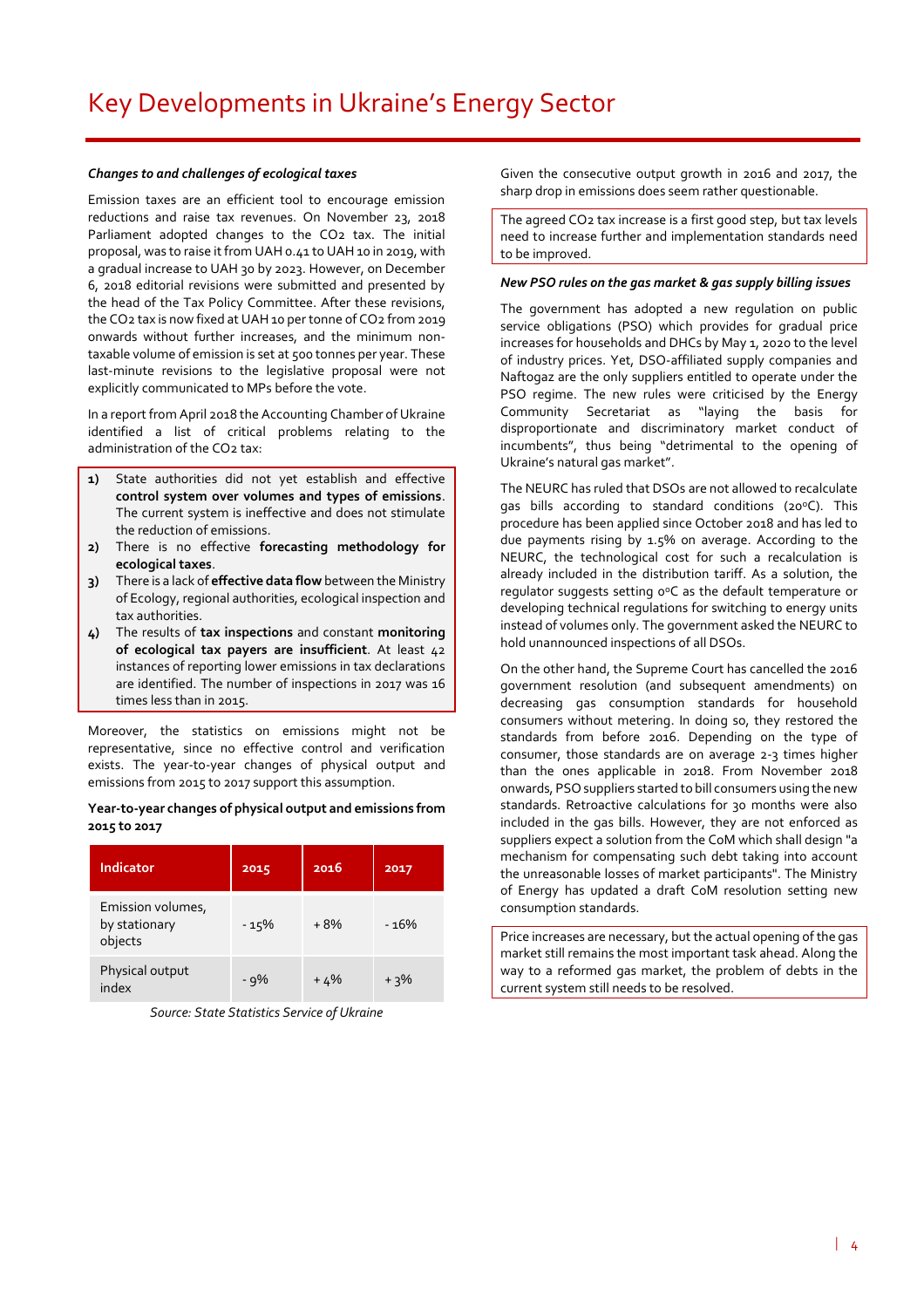IN December 2018 the draft law on renewable energy sources (RES) passed the first reading in the Parliament of Ukraine. The proposed law would be an important step to make renewables support more economically viable. Even though the deployment of renewables accelerated in 2018, the current "Green Tariff" feed-in tariff (FIT) system has failed to achieve deployment targets. It also proves to be quite expensive: In 2018, renewables accounted for 8.6% of total power cost.

**Falling short of target: RES (excl. big hydro) share in electricity generation and National Action Plan (NAP) 2020 goals**



*Source: SE Energorynok, NAP 2020, DiXi Group*

Ukraine is at a crossroads: If the country wants to achieve the renewable energy generation goals enshrined in the Energy Strategy 2035, the current system of state support for renewables must be significantly overhauled.

#### **Spiralling costs despite low effectiveness: Annual costs of Green Tariff in million UAH**



*Source: SE Energorynok, NBU, DiXi Group*

The general intention of the law is to reduce the costly Green Tariff during a transition phase and then to replace it with an auctioning system, while smaller installations should still be subject to a reduced FIT in the future. This would be a step towards a more competitive, market-based renewable energy support scheme, in line with the global trend from fixed tariffs to auctioning. Yet, there is still room for improvement in some areas of the law.

#### *Heading towards a market-based development of renewables*

By aiming to replace the Green Tariff with an auctioning system, Ukraine is generally on the right track. The competitive tendering of licenses for RES projects has a number of potential advantages: By allowing competition among renewables developers, costs for the support scheme could be greatly reduced. Moreover, deployment targets – and thus also costs – could be more easily controlled. Yet, these positive outcomes cannot be taken for granted. International experiences show that certain institutional, technological and market-related preconditions, such as a sufficient number of bidders with enough liquidity, have to be met for an auctioning scheme to achieve the desired results.

A number of positive aspects of the draft law should be emphasised. Because building a market system from scratch is always difficult, the draft law correctly proposes so-called pilot auctions to be able to refine the design after first experiences are made under the new system. In line with the recommendations of the Energy Community, the draft also proposes to start with an auctioning design that is rather simple and can evolve towards a more complex system if necessary, which makes it possible to incorporate experiences from the pilot phase. Moreover, a transition phase from the old Green Tariff system to the new auctioning system allows market participants to prepare in time.

There are a couple of aspects of the law, however, that might entail difficulties and need to be addressed. The fact that RES facilities will only be responsible for grid imbalances from 2024 onwards could threaten grid stability. Also, wind farms of up to 3 MW and other RES facilities of up to 1 MW are required to participate in auctions only from 2023 onwards, which in our view is too late. The most important potential drawbacks are, in our opinion, the cost risks of wind and (mainly) solar until 2020, optimal location selection for new installations and the support for small projects. We will go into more detail regarding these three aspects.

#### *The cost risks of high wind and solar deployment until 2020*

The draft law proposes to phase out the Green Tariff from the beginning of 2020 on. At the same time, the deployment of utility-scale solar has risen rapidly in 2018: In the first ten months of 2018, 540 MW of solar plants were installed – the largest absolute increase ever for solar in Ukraine. This surge in deployment also explains the rising share of RES electricity generation (2%, 10M2018) and leads to rising costs for the Green Tariff in 2018 of almost 14 billion UAH. 2019 is the last year in which new RES projects can benefit from the current high FIT rates by signing a pre-Power Purchasing Agreement (pre-PPA). Thus, a further increase in deployment and generation is likely. 2019 could therefore see an additional – and unsustainable – increase in FIT costs.

In order to ease the cost burden that the Green Tariff poses, we recommend to lower the tariff rate already within 2019. An earlier reduction of tariffs could be justified by another argument: As shown in the figure on p.6, the FIT for big solar projects exceeds their Levelised Cost of Electricity (LCOE) – i.e. the cost of producing one kWh of electricity. Given that our LCOE trajectory correctly covers all relevant costs, renewables producers operate profitably under the current scheme as the guaranteed revenue through the FIT exceeds cost. Most importantly, the figure shows that the margin between LCOE and FIT is projected to increase.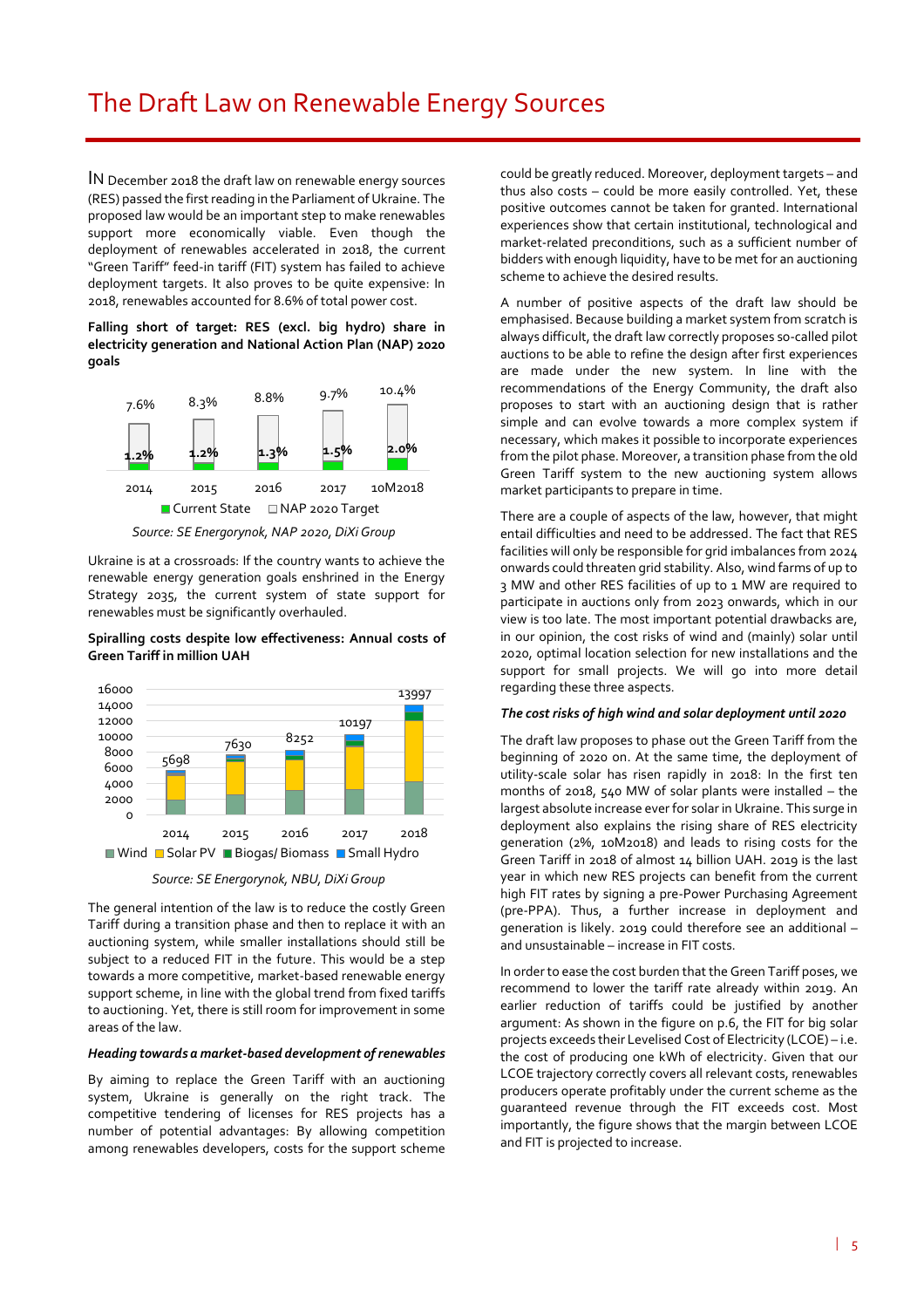

**LCOE and FIT for big solar projects in Ukraine**

This shows that policy makers could immediately reduce the FIT rates to the 2020 level and thus cut costs without deterring investment into renewables – building and operating solar plants would be possible as long as the guaranteed FIT exceeds LCOE.

#### *Choosing optimal locations for renewables*

Overhauling the state support system for renewables could give policy makers the opportunity to influence not only *how many* new solar parks or wind farms should be built but also *where* they should be built. As of now, the initial idea of regional quotas was abandoned during the legislative process. However, optimal location selection allows to reduce balancing needs and thus costs for the Ukrainian electricity system and should hence not be overlooked.

The geographical concentration of renewables can have two mains effects – grid bottlenecks and higher balancing needs. The situation for Ukraine is shown in the figure below: Renewables are distributed unevenly across the country. Moreover, higher demand/renewables ratios indicate higher chances of grid bottlenecks. In order to balance the fluctuations in power generation that higher renewables shares cause, the energy system needs to provide additional flexibility, either by conventional plants or energy storage to stand in when there is neither much sun nor wind. Unfortunately, these two balancing options are quite costly.

A complementary technology solution that reduces the need for balancing – and the occurrence of grid bottlenecks – is the smart selection of locations for wind and solar installations.

#### **Ratio of hourly average electricity demand covered by peak RES capacity**



*Source: Own calculations*

Wind and solar electricity yields depend on the weather conditions at the respective location. The larger a country, the larger the variation of weather conditions – and thus yields. Taking advantage of this effect would reduce the balancing needs of the Ukrainian electricity system.

We incorporate smart location selection into our energy model of Ukraine to assess the size of the effect. Using hourly data on wind speed, solar radiation and temperature for up to 25 different locations in Ukraine, we show that especially wind plants can balance each other's fluctuations in electricity generation.

Wind speeds are quite different across Ukraine, so investors who get the same price per kWh at each location would have an incentive to install all their wind turbines at the windiest location of Ukraine. This would result in total wind production being very high when the wind is blowing at this location and very low when there is a still at exactly this location. At the same time, we also observe that wind speeds in Zakarpattia and Volyn oblast are almost independent (in mathematical terms, they show a correlation of 0.1 only). Figuratively speaking, this means that building five windmills in both oblasts instead of building ten windmills at one location reduces the frequency with very low and very high power production.

For solar, the picture is somewhat different. Since the sun rises and sets almost at the same time everywhere in Ukraine, the correlations are much higher than for wind. When solar electricity output in Lviv is high, it is high in Poltava too.

We employed our Optimal Dispatch Model V2.2 to estimate curtailment losses – and greenhouse gas (GHG) emissions of the entire electricity system – for two scenarios. Curtailment losses are the quantities of electricity generated by renewables that have to be "thrown away" because total generation exceeds electricity demand. This happens when there is both much sun and wind at the same time. In the first scenario, 15 GW of wind plants were installed at only one location in Ukraine. The second scenario assumed that 15 GW of wind plants were distributed evenly across the country.

| Indicator                      | One<br>location | Even<br>distribution | <b>Difference</b> |
|--------------------------------|-----------------|----------------------|-------------------|
| Feasible<br>production         | 52 TWh          | 55 TWh               | $+3$ TWh          |
| Systemwide<br>GHG<br>emissions | 37 Mt           | 33 Mt                | - 4 Mt            |
| Curtailment<br>losses          | $21\%$          | 8.5%                 | $-13$ pp          |

#### **Reducing curtailment losses and emissions: Two scenarios of wind power distribution**

#### *Source: Own calculations*

These findings show that distributing new RES installations – primarily wind – across the country could reduce curtailment losses and the need to balance the fluctuations of renewable power generation through conventional plants to a notable extent.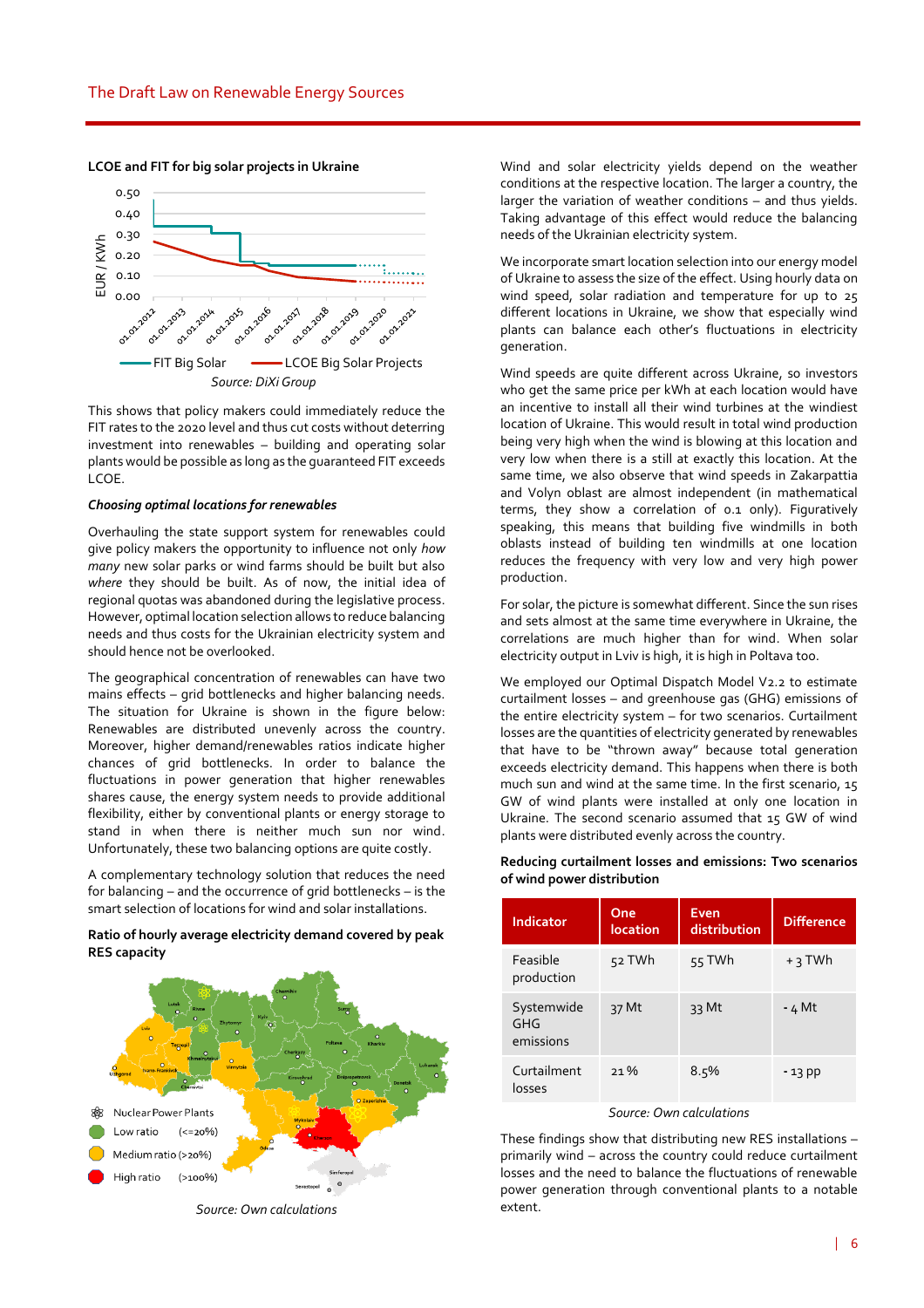#### *The benefits of small renewables*

A second aspect of the draft law that we want to address is the missing support for small projects. An auctioning scheme, if well designed, allows that renewable targets can be achieved at relatively low costs through a transparent process. However, participating in an auction is still rather complex and expensive, which especially deters developers of small projects who lack the necessary organisational and financial resources. Moreover, the end of the Green Tariff by 2030 proposed by the draft law means that these small projects will soon find it difficult to secure loans.

It must be stressed, however, that certain small installations of renewables deserve to be particularly supported as they offer a number of benefits. They can reduce network losses, e.g. through self-consumption. Moreover, if they are well located, small renewable installations can enhance grid stability. This is especially true for small and local solar installations which also help to increase the wider public acceptance of renewables. Small and local biogas plants furthermore offer a number of particular advantages: They contribute to the reduction of emissions as they especially utilise agricultural residuals such as manure. Biomass feedstocks are abundant in Ukraine. Biogas plants also help to save fuel by co-generating heat and power and increase the flexibility of the overall energy system as a highly manoeuvrable balancing and storage option. Moreover, these plants could provide additional sources of income for small and medium agricultural companies.

If small installations of renewables are worth supporting, how should an appropriate support scheme – outside the auctioning system – look like?

#### *How to support small renewables*

A reformed Green Tariff for small installations would allow to exploit the benefits of small PV and biomass installations at reasonable cost. It could have the following components:

- **1)** *Guaranteeing* **project-based feed-in tariffs for 10 to 20 years (**i.e. beyond 2030) would give small projects the necessary security without being too expensive.
- **2)** *Setting* a higher feed-in tariff for **small biomass** plants that use a high share of manure.
- **3)** *Introducing* rules for **"grid-friendly" solar development** helps to drive down costs of expensive congestion management.
- **4)** *Introducing* a **dynamically adjusting feed-in tariff** for small installations.

The fourth point deserves special attention: Such a dynamic mechanism could in fact lead to higher deployment at lower cost compared to a fixed feed-in tariff for small installations. Germany has implemented a feed-in tariff for small installations that dynamically responds to the actual level of deployment – it could be a role model for Ukraine.

If the quarterly RES development targets are met, the responsive German feed-in tariff decreases by 0.5 % per month. If actual deployment is higher than target value, the

feed-in tariff decreases faster – if less capacity than expected is built, it decreases slower.

Such a responsive system has a number of advantages. First, it is easier to let renewable development follow a predefined track, whereas no such track is defined under the current Green Tariff. The ability to set suitable targets would therefore allow policy makers to take control over the development of small renewables. Second, if development exceeds expectations, overall costs could be managed more easily: Tariffs will automatically fall. Third, the built-in adjustment mechanism renders tedious amendments to primary legislation to adjust the feed-in tariff level unnecessary. Lastly, it ensures investor confidence: In an automatically adjusting tariff system, revenues are much more predictable than under the current system, which could collapse when costs skyrocket.

#### **Comparison of German and Ukrainian feed-in tariffs for renewables**

| <b>Technology</b>          | <b>Germany</b><br>`18                      | <b>Ukraine</b><br>(Green<br>Tariff '18) | <b>Difference</b><br>(Ger: Ukr) |
|----------------------------|--------------------------------------------|-----------------------------------------|---------------------------------|
| Wind                       | 6 €ct/ kWh<br>(auctions;<br>onshore)       | 10 € $ct/$<br><b>kWh</b><br>$(>2$ MW)   | 1:1.6                           |
| Solar<br>(House-<br>holds) | 11 €Ct/<br>kWh<br>$(40$ kWp;<br>EEG 2017)  | $18$ €ct/<br>kWh<br>$(30$ kW)           | 1:1.6                           |
| <b>Biogas</b>              | 14 €Ct/<br>kWh<br>( < 150 kW;<br>EEG 2017) | 12 €Ct/<br>kWh                          | 1:0.8                           |

*Source: Bundesnetzagentur, DiXi Group*

#### *What remains to be done?*

In sum, the overall direction of the draft law proves that Ukraine is on the right track towards a better system of state support for renewables. Especially because of the recent delays, highest priority should be given to putting the bill through as soon as possible – a legislative deadlock would imply unsustainable costs.

As to the content of the draft law, we emphasise four points: First, it is vital that further amendments do not weaken the proposed auctioning scheme. Second, further adjustments to the draft law – or secondary legislation – should focus on exploiting the benefits of renewables below the auctioning threshold by introducing a dynamically adjusting feed-in tariff based on the project duration. Third, incentives for a smart and grid-friendly location selection of renewables should be set. Finally, the FIT should be reduced already in 2019 in order to contain costs.